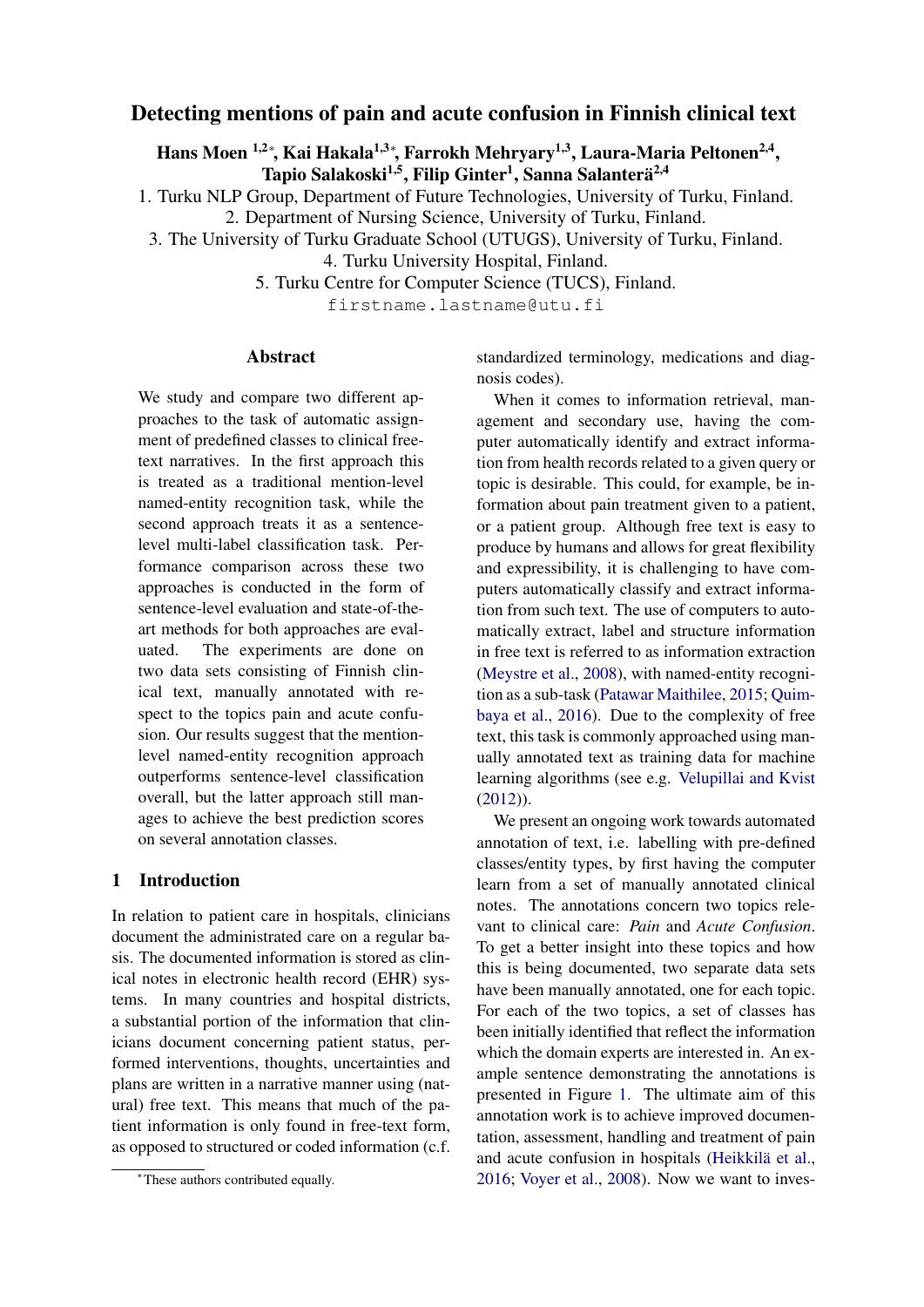tigate how to best train the computer to automatically detect and annotate mentions of these topics in new, unseen text by exploring various machine learning methods.

We address this by testing and comparing two different overall approaches:

- Named-entity recognition (NER), where we have the computer attempt to detect the mention-level annotation boundaries.
- Sentence classification (SC), where we have the computer attempt to label sentences based on the contained annotations.

The motivation for comparing these two approaches is that: (a) the experts are satisfied with having the computer identify and extract information on sentence level; and (b) we hypothesize that several classes, in particular those reflecting the more complex concepts, are easier for the computer to identify when approached as a sentence classification task. Further, we are not aware of any other work where a similar comparison has been reported. The methods and algorithms that we explore are based on state-of-the-art machine learning methods for NER and SC.

### 2 Data

Pain is something that most patients experience to various degrees during or related to a hospital stay. Pain experience is subjective and hence it can be challenging for clinicians to properly assess if, how and to what extent patients are experiencing pain. Acute confusion is a mental state that patients may enter as a result of serious illness, infections, intense pain, anesthesia, surgery and/or drug use. When clearly evident, this is commonly diagnosed as acute confusion or delirium [\(Fearing and](#page-4-2) [Inouye,](#page-4-2) [2009\)](#page-4-2), which is identified as a mental disorder that affects perception, cognitivity, memory, personality, mood, psychomotricity and the sleepwake rhythm. However, it can be challenging to clearly identify acute confusion or delirium at the point of care, in particular the milder cases. Still, signs and symptoms can often be found in the free text that clinicians document [\(Voyer et al.,](#page-5-3) [2008\)](#page-5-3), and the same goes for pain [\(Gunningberg and Id](#page-4-3)[vall,](#page-4-3) [2007\)](#page-4-3).

Our annotated data consists of a random sample of 280 care episodes that were gathered from patients who had an open heart surgery and who were admitted to one university hospital in Finland during the years 2005-2009. This sample includes 1327 days of nursing narratives and 2156 notes written by physicians. The same sample was used as data sets for both topics (i.e. pain and acute confusion). An ethical approval and an organizational permission from the hospital district was obtained before the data collection.

Separate annotation schemes, reflecting the classes and guidelines for the annotation work, were iteratively developed based on the literature for both topics. For pain the annotation scheme has 15 classes while the acute confusion scheme has 37 classes (see supplementary materials for more details). The annotation schemes were initially tested and refined by having the annotators annotate a separate data set of another 100 care episodes (not included in this study). The annotation task was conducted by four persons working in pairs of two, so that all the text was annotated by (at least) two annotators. This team of annotators consisted of two domain experts and two non domain experts with an informatics background. At the end, the annotators analyzed the made annotations with respect to common consensus before producing the final annotated data sets used in this study. The annotations were conducted using the brat annotation tool [\(Stenetorp et al.,](#page-5-4) [2012\)](#page-5-4).

The two data sets were individually divided into *training* (60%), *development* (20%) and *test* (20%) sets. As preprocessing of the data we tokenize and enrich the text with linguistic information in the form of lemmas and part-of-speech (POS) tags for each token. For this we use the Finnish dependency parser [\(Haverinen et al.,](#page-4-4) [2014\)](#page-4-4).

For training of word embeddings (word-level semantic vectors), we used a large corpus consisting of both physician and nursing narratives, extracted from the same university hospital (in Finland). In total, this corpus consist of approximately 0.5M nursing narratives and 0.4M physician notes, which amounts to 136M tokens.

#### 3 Experiment and Methods

Below (Section [3.1](#page-2-1) and [3.2\)](#page-2-2) we describe the methods, algorithm implementations and hyper parameters used in the two approaches, i.e., namedentity recognition (NER) and sentence classification (SC). In the Results section, Section [4,](#page-3-0) we compare the scores achieved by these two ap-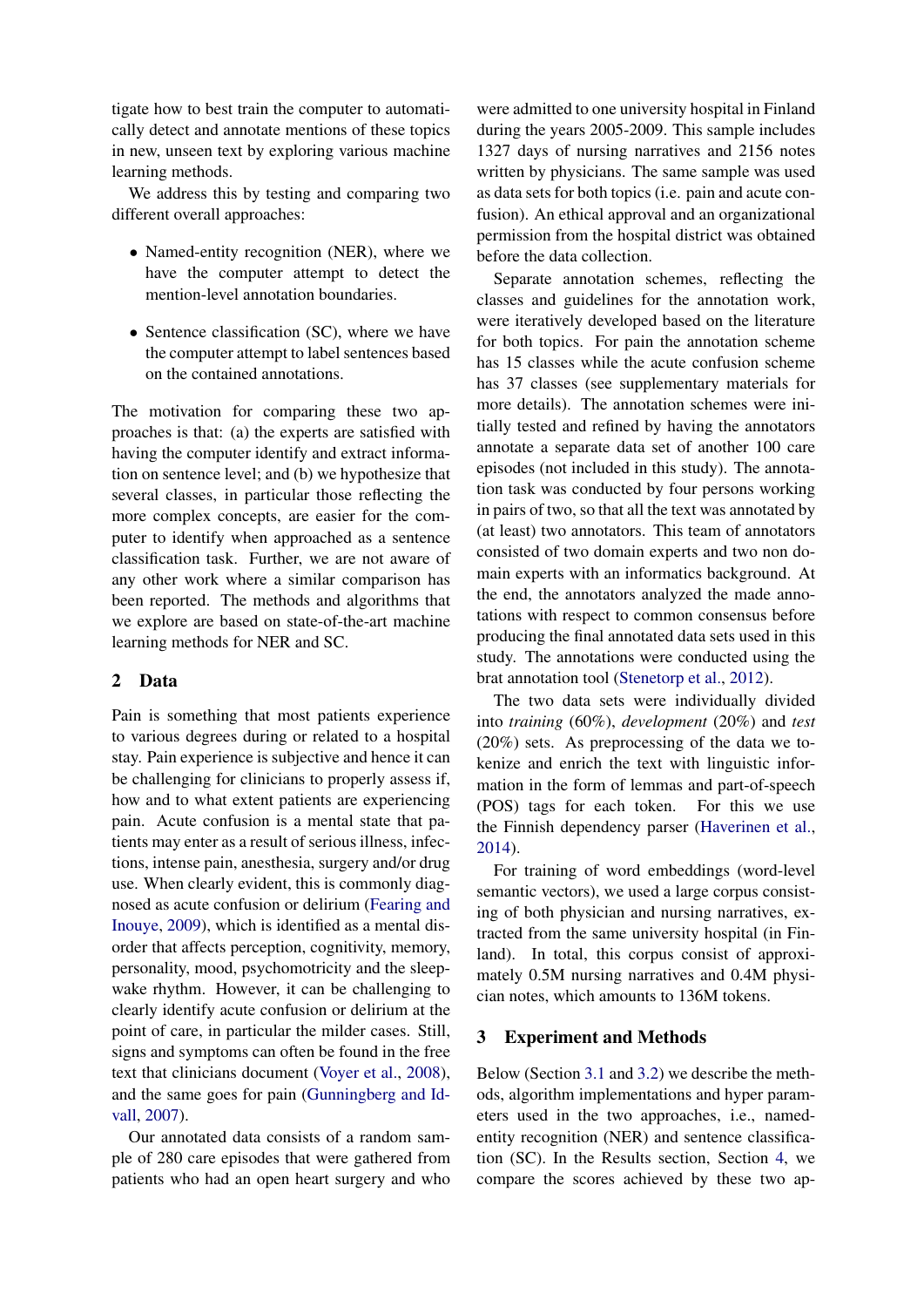| Further examination due to T-inversion, has felt pain during the hospital stay, 3-vessel disease detected in coronary angiography, |  |  |
|------------------------------------------------------------------------------------------------------------------------------------|--|--|

<span id="page-2-0"></span>Figure 1: An artificial English example of the used pain annotations.

proaches for each of the two topics (i.e. pain and acute confusion).

#### <span id="page-2-1"></span>3.1 Named-entity recognition (NER)

In this approach we focus on methods for predicting word-level annotation spans. More precisely we explore two such methods that have shown state-of-the-art performance in NER.

NERsuite Conditional random fields (CRFs) are a class of sequence modeling methods that have shown state-of-the-art performance in learning to identify biomedical named entities in text [\(Cam](#page-4-5)[pos et al.,](#page-4-5) [2013\)](#page-4-5). We use a named-entity recognition toolkit called NERsuite [\(Cho et al.,](#page-4-6) [2010\)](#page-4-6), which is built on top of CRFsuite [\(Okazaki,](#page-5-5) [2007\)](#page-5-5). For each of the two topics, one NERsuite model is trained using the corresponding training sets and the mentions are labeled using the common IOB tagging scheme. As training features, we use the original tokens, lemmas and POS tags. Although NERsuite allows the user to adjust regularization and label weight parameters, for this initial study we have used the default hyperparameters. It is worth noting that adjusting the regularization parameter is not as crucial for CRFs as it is for instance for support vector machines and strong results can be achieved even with the default values.

Several of the annotated entities have overlapping spans, e.g. the Finnish compound word *rintakipu* (chest pain) includes both *pain* and *location* mentions, but the standard CRF implementations are not able to do multi-label classification. Thus we form combination classes from the full spans of overlapping entities. This slightly distorts the annotated spans as the original mentions may have had only partial overlaps. Another option would have been to train separate models for each class, but as the number of classes is relatively high for both topics, this would have been very impractical.

CNN-BiLSTM-CRF The second method that we explore is an end-to-end neural model following the approach by [Ma and Hovy](#page-4-7) [\(2016\)](#page-4-7), which has produced state-of-the-art results for general domain English NER tasks. This model uses a CRF layer for the final predictions, but instead of relying on handcrafted features it utilizes a bidirectional recurrent neural network layer, with a long short-term memory (LSTM) [\(Hochreiter and](#page-4-8) [Schmidhuber,](#page-4-8) [1997;](#page-4-8) [Gers et al.,](#page-4-9) [2000\)](#page-4-9) chain, over input word embeddings. In addition to the input word embeddings, a convolutional layer is used over character embedding sequences to form another encoding for each token. Thus, this model is often called CNN-BiLSTM-CRF network. For training the model we use the example implementation provided by the authors  $<sup>1</sup>$  $<sup>1</sup>$  $<sup>1</sup>$ .</sup>

Training the CNN-BiLSTM-CRF is computationally much more demanding then a standard CRF classifier and we have thus not ran an exhaustive hyperparameter search. Instead, we use the default values from the original paper except for setting the LSTM state dimensionality to 100 and learning rate to 0.05 as these produced slightly better results than the default values. The word embeddings are initialized with a word2vec [\(Mikolov](#page-5-6) [et al.,](#page-5-6) [2013\)](#page-5-6) model trained on the large clinical Finnish text corpus.

### <span id="page-2-2"></span>3.2 Sentence classification (SC)

In this approach, we regard the task as a multilabel text classification task in which a sentence can be associated with multiple labels. For this task, we rely on artificial neural networks (ANN) since they have been shown to achieve state-ofthe-art performance in text classification tasks (see e.g. [Zhang et al.](#page-5-7) [\(2015\)](#page-5-7); [Tang et al.](#page-5-8) [\(2015\)](#page-5-8)).

Neural network architecture We tried several neural network architectures, but report only the architecture that performed best. For both of the two topics, we apply a deep learning-based neural network architecture that use three separate LSTM chains: for the sequence of words, lemmas and POS tags.

The network has three separate channels for the words, lemmas and POS tags in the sentence. Each channel receives a sequence (words, lemmas or POS tags) as input. The items in the sequence are then mapped into their corresponding vector representations using a dedicated embedding look-up layer. The sequence of vectors is then input to an

<span id="page-2-3"></span><sup>1</sup> https://github.com/XuezheMax/LasagneNLP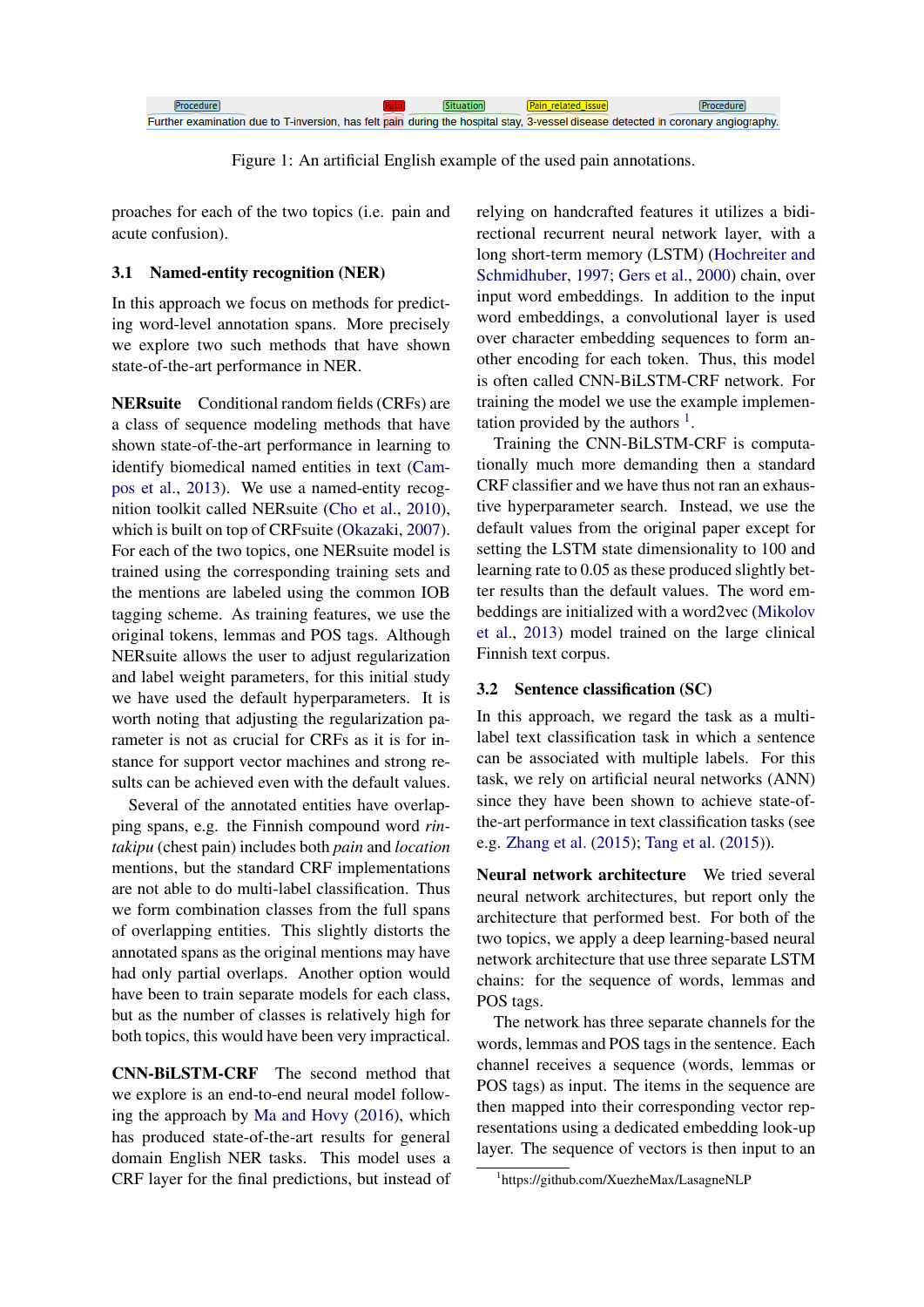LSTM chain and the last step-wise output of the chain is regarded as the representation of the sentence based on its words (or lemmas or POS tags).

Next, the outputs of the three channels are concatenated and the resulting vector is forwarded into the classification (decision) layer, which has a dimensionality equal to the number of annotation classes. The *sigmoid* activation function is applied on the output of the decision layer.

Training and optimization For implementation we use the Keras deep learning library [\(Chollet,](#page-4-10) [2015\)](#page-4-10), with Theano tensor manipulation library [\(Bastien et al.,](#page-4-11) [2012\)](#page-4-11) as the back-end engine. We use *binary cross-entropy* as the objective function and the *Adam* optimization algorithm [\(Kingma](#page-4-12) [and Ba,](#page-4-12) [2014\)](#page-4-12) for training the network. We initialize the embeddings for words and lemmas with pre-trained vectors, trained using word2vec on the Finnish clinical corpus. For hyper-parameter optimization, we do a grid search and evaluate each model on the development set. To detect the best number of epochs needed for training, we use the *early stopping* method. Optimization is done against the *micro-averaged* F-score.

To avoid overfitting, we apply *dropout* [\(Srivas](#page-5-9)[tava et al.,](#page-5-9) [2014\)](#page-5-9) regularization with a rate of 20% on the input gates and with a rate of  $1\%$  on the recurrent connections of all LSTM units. In addition, we have set the dimensionality of the word, lemma and POS tag embeddings to 300 and the dimensionality of the LSTMs' output are also set to 300.

#### <span id="page-3-0"></span>4 Results

We first evaluate the two NER methods on mention level using a strict offset matching criteria. The micro-averaged results are presented in Table [1.](#page-3-1) The NERsuite model achieves F-scores of 73.10 and 48.11 on the test sets of pain and acute confusion data set, respectively. Surprisingly the CNN-BiLSTM-CRF model is not able to reach the performance of the vanilla NERsuite on the pain dataset even though it is able to utilize pre-trained word embeddings. This might be due to the data sets being limited to open heart surgery patients and thus to a rather narrow vocabulary. Consequently we do not train CNN-BiLSTM-CRF on the confusion data. To analyse the performance of the NER approach in relation to the SC approach, we also convert the detected entity mentions to sentence-level predictions. For this the predictions

| Approach         | Precision              | Recall | F-score |  |
|------------------|------------------------|--------|---------|--|
|                  |                        | Pain   |         |  |
| <b>NER</b> suite | 87.29                  | 62.88  | 73.10   |  |
| CNN-BiLSTM-CRF   | 79.30                  | 63.80  | 70.71   |  |
|                  | <b>Acute confusion</b> |        |         |  |
| <b>NER</b> suite | 69.33                  | 36.84  | 48 11   |  |

<span id="page-3-1"></span>Table 1: Mention-level evaluation of the tested NER approaches on the test sets of the Pain and Acute confusion corpora. The reported numbers are micro-averaged over the various classes.

from the best performing method, i.e. NERsuite, is used.

Table [2](#page-3-2) shows the sentence-level scores for both the NER and SC approach. The best performing neural network used in the SC approach achieves slightly inferior results compared to the NER approach (when evaluated on sentence level). This seems to somewhat falsify our hypothesis about sentence-level classification methods potentially performing better than mention-level NER methods when the task is approached as a sentence classification task. Still, in Table [3](#page-4-13) we see that the SC approach achieves best overall prediction scores for several of the annotation classes (see also supplementary materials). Based on our analysis so far, it is difficult to say whether these classes (i.e. the concepts they represents) are more "complex" than the others, or if there are some other factors affecting the results. In an attempt to achieve better insight into this, we calculated the average annotation spans and vocabulary size associated with the different classes. However, these numbers did not show any clear trend.

| Approach | Pain  | <b>Acute confusion</b> |
|----------|-------|------------------------|
| NER      | 78.61 | 59.41                  |
| SС       | 77.65 | 57.49                  |

<span id="page-3-2"></span>Table 2: Micro-averaged F-scores for the different approaches on the test sets of the pain and acute confusion data sets. NERsuite was used to produce the NER scores.

The actual pain mentions which are divided into explicit, implicit and potential pain subcategories all achieve relatively high performance, implicit pain being the hardest to predict (see supplementary materials for more details). The other classes, which describe additional information about the pain mentions, are generally speaking harder to detect than the actual pain mentions. The acute confusion related entities seems to be much harder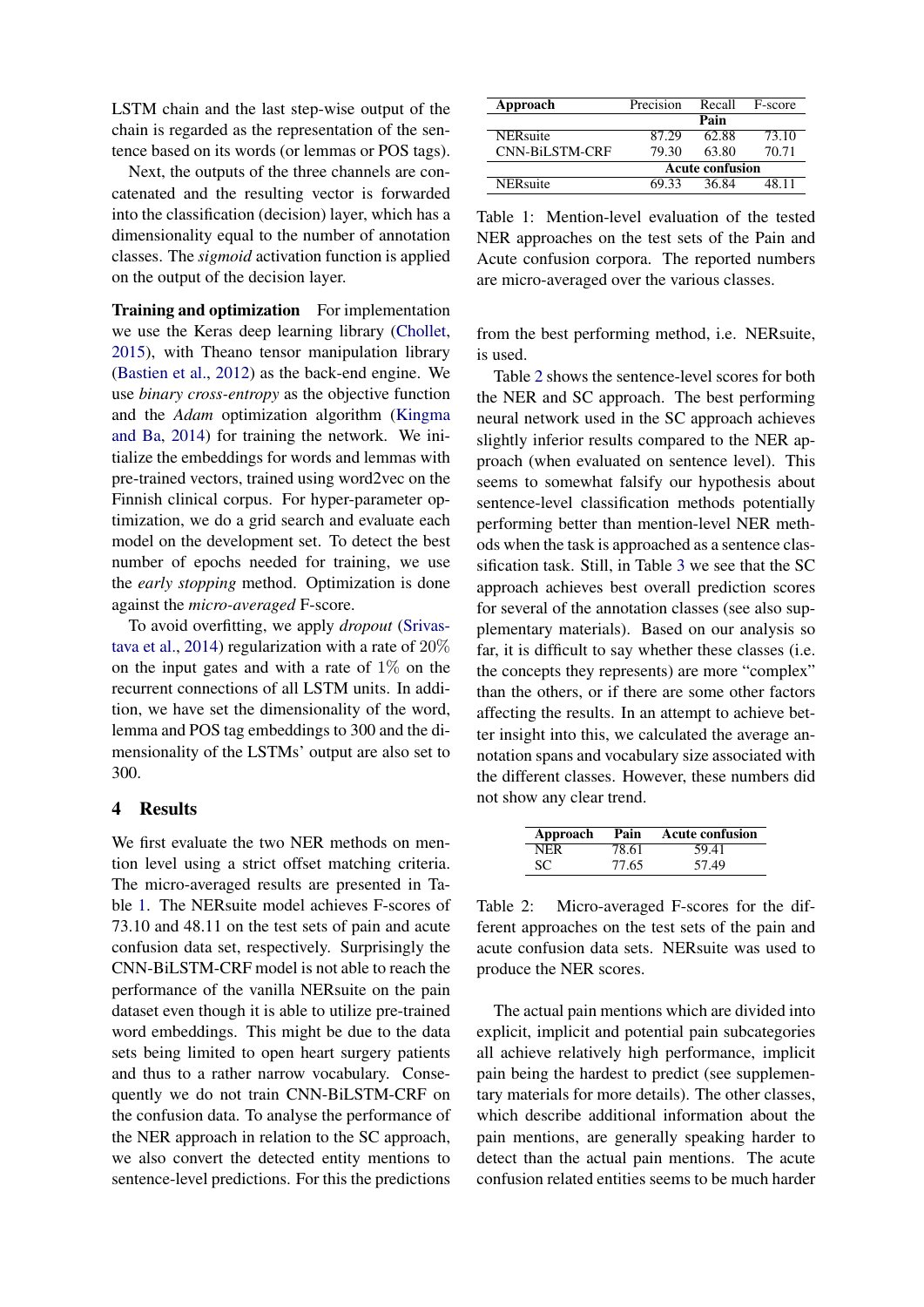| Approach          | Pain | <b>Acute confusion</b> |
|-------------------|------|------------------------|
| NER               |      |                        |
| SС                |      |                        |
| Equal performance |      | 18                     |

<span id="page-4-13"></span>Table 3: Counts showing the number of classes that the various approaches performed best at predicting.

to predict due to the vague and sparse nature of these concepts.

### 5 Discussion and Future Work

In this study we have gathered the initial results for detecting mentions of pain and acute confusion in Finnish clinical text. We also use a relaxed evaluation based on sentence level predictions and experiment with approaches designed specifically for this definition. Surprisingly the NERsuite based mention-level approach outperforms all other tested methods, showing strong performance and being the best suited alternative for real-world applications. However, it might be that these two approaches are complementary.

As the used datasets are limited to open heart surgery patients, a critical future work direction will be assessing the generalizability of the trained models on larger sets of patient health records, and from other hospital units. This study also reveals that multiple classes in the annotation schemes, in particular for acute confusion, need more manual annotation data, i.e. more training examples, in order to be reliably detected in an automatic manner.

As many of the classes can be considered as descriptive attributes of the pain and acute confusion mentions, but the relations have not been annotated explicitly, another future work direction is to investigate how often these relations are ambiguous and whether the relation extraction could be solved in an unsupervised fashion.

#### Acknowledgments

Funding sources for this research were Academy of Finland and Tekes (Räätäli ("Tailor") project). We would like to thank the annotators, Pauliina Anttila, Timo Viljanen, Satu Poikajarvi and Kris- ¨ tiina Heikkila. We would also like to thank Juho ¨ Heimonen for assisting us in preprocessing the clinical text.

#### References

- <span id="page-4-11"></span>Frédéric Bastien, Pascal Lamblin, Razvan Pascanu, James Bergstra, Ian Goodfellow, Arnaud Bergeron, Nicolas Bouchard, David Warde-Farley, and Yoshua Bengio. 2012. Theano: New features and speed improvements. *arXiv preprint arXiv:1211.5590 (2012)* .
- <span id="page-4-5"></span>David Campos, Sérgio Matos, and José Luís Oliveira. 2013. Gimli: open source and high-performance biomedical name recognition. *BMC Bioinformatics* 14(1):54.
- <span id="page-4-6"></span>HC Cho, N Okazaki, M Miwa, and J Tsujii. 2010. Nersuite: a named entity recognition toolkit. [http:](http://nersuite.nlplab.org) [//nersuite.nlplab.org](http://nersuite.nlplab.org). Last visited 20th April 2017.
- <span id="page-4-10"></span>Franois Chollet. 2015. Keras. [https://github.](https://github.com/fchollet/keras) [com/fchollet/keras](https://github.com/fchollet/keras). Last visited 10th March 2017.
- <span id="page-4-2"></span>Michael A Fearing and Sharon K Inouye.<br>2009. Delirium. Focus 7(1):53–63. 2009. [Delirium.](https://doi.org/10.1176/foc.7.1.foc53) *Focus* 7(1):53–63. [https://doi.org/10.1176/foc.7.1.foc53.](https://doi.org/10.1176/foc.7.1.foc53)
- <span id="page-4-9"></span>Felix A Gers, Jürgen Schmidhuber, and Fred Cummins. 2000. Learning to forget: Continual prediction with LSTM. *Neural Computation* 12(10):2451–2471.
- <span id="page-4-3"></span>Lena Gunningberg and Ewa Idvall. 2007. The quality of postoperative pain management from the perspectives of patients, nurses and patient records. *Journal of Nursing Management* 15(7):756–766.
- <span id="page-4-4"></span>Katri Haverinen, Jenna Nyblom, Timo Viljanen, Veronika Laippala, Samuel Kohonen, Anna Missil, Stina Ojala, Tapio Salakoski, and Filip Ginter. 2014. [Building the essential resources for](https://doi.org/10.1007/s10579-013-9244-1) [finnish: the turku dependency treebank.](https://doi.org/10.1007/s10579-013-9244-1) *Language Resources and Evaluation* 48:493–531. [https://doi.org/10.1007/s10579-013-9244-1.](https://doi.org/10.1007/s10579-013-9244-1)
- <span id="page-4-1"></span>Kristiina Heikkilä, Laura-Maria Peltonen, and Sanna Salanterä. 2016. Postoperative pain documentation in a hospital setting: A topical review. *Scandinavian Journal of Pain* 11:77–89.
- <span id="page-4-8"></span>Sepp Hochreiter and Jürgen Schmidhuber. 1997. Long short-term memory. *Neural Computation* 9(8):1735–1780.
- <span id="page-4-12"></span>Diederik P. Kingma and Jimmy Ba. 2014. [Adam:](http://arxiv.org/abs/1412.6980) [A method for stochastic optimization.](http://arxiv.org/abs/1412.6980) *CoRR* abs/1412.6980. [http://arxiv.org/abs/1412.6980.](http://arxiv.org/abs/1412.6980)
- <span id="page-4-7"></span>Xuezhe Ma and Eduard Hovy. 2016. End-to-end sequence labeling via bi-directional LSTM-CNNs-CRF. *arXiv preprint arXiv:1603.01354* .
- <span id="page-4-0"></span>Stéphane M Meystre, Guergana K Savova, Karin C Kipper-Schuler, and John F Hurdle. 2008. Extracting information from textual documents in the electronic health record: A review of recent research. *Yearbook of Medical Informatics* 35:128–44.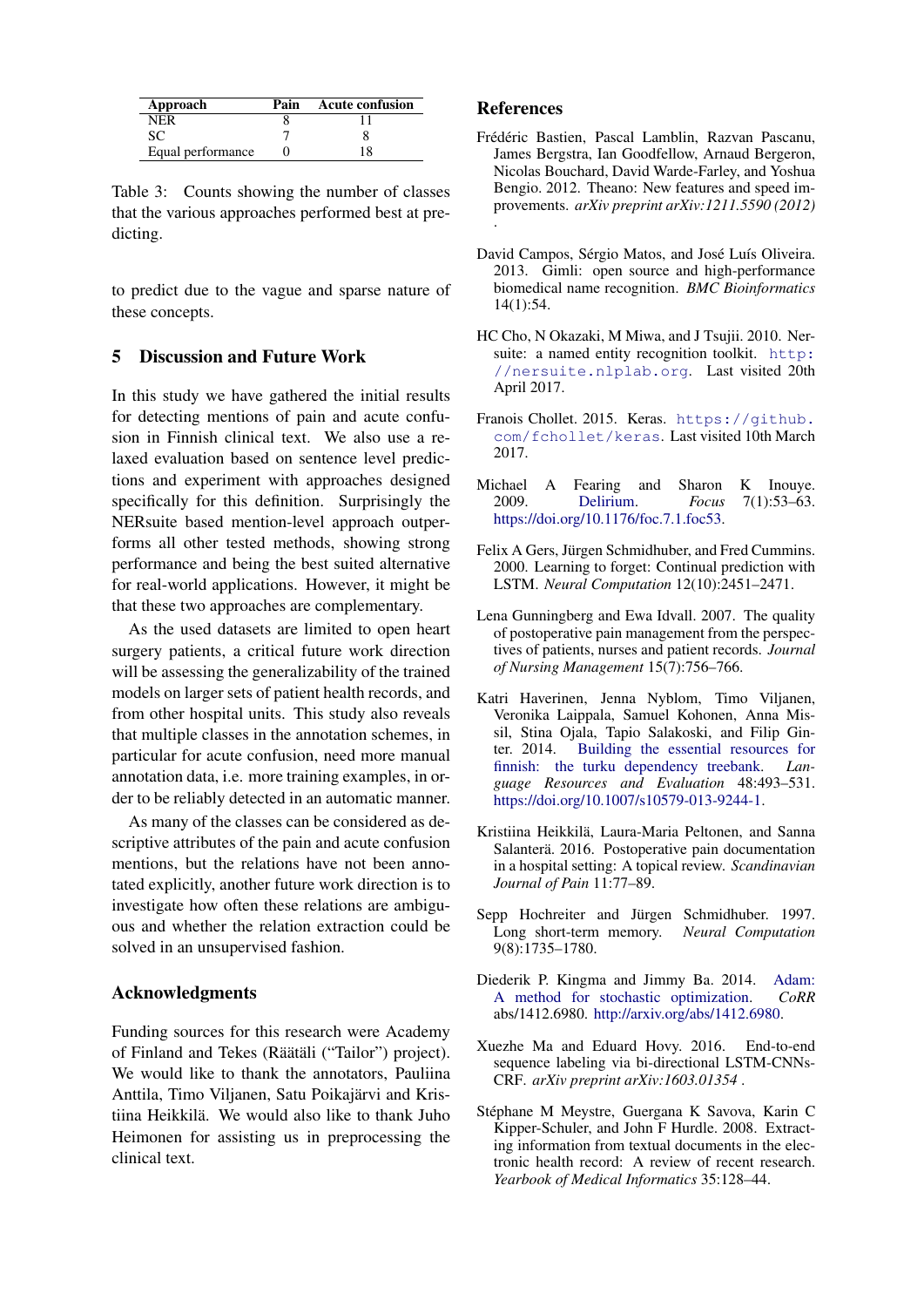- <span id="page-5-6"></span>Tomas Mikolov, Ilya Sutskever, Kai Chen, Greg S. Corrado, and Jeff Dean. 2013. Distributed representations of words and phrases and their compositionality. In *Advances in Neural Information Processing Systems 26*, pages 3111–3119.
- <span id="page-5-5"></span>Naoaki Okazaki. 2007. Crfsuite: A fast implementation of Conditional Random Fields (CRFs). [http://www.chokkan.org/software/](http://www.chokkan.org/software/crfsuite/) [crfsuite/](http://www.chokkan.org/software/crfsuite/). Last visited 20th April 2017.
- <span id="page-5-0"></span>Potey M. A. Patawar Maithilee. 2015. Approaches to named entity recognition: A survey. *International Journal of Innovative Research in Computer and Communication Engineering* 3(12):12201–12208.
- <span id="page-5-1"></span>Alexandra Pomares Quimbaya, Alejandro Sierra Mnera, Rafael Andrs Gonzlez Rivera, Julin Camilo Daza Rodrguez, Oscar Mauricio Muoz Velandia, Angel Alberto Garcia Pea, and Cyril Labb. 2016. [Named entity recognition over electronic](https://doi.org/http://dx.doi.org/10.1016/j.procs.2016.09.123) [health records through a combined dictionary-based](https://doi.org/http://dx.doi.org/10.1016/j.procs.2016.09.123) [approach.](https://doi.org/http://dx.doi.org/10.1016/j.procs.2016.09.123) *Procedia Computer Science* 100:55 – 61. [https://doi.org/http://dx.doi.org/10.1016/j.procs.2016.09.123.](https://doi.org/http://dx.doi.org/10.1016/j.procs.2016.09.123)
- <span id="page-5-9"></span>Nitish Srivastava, Geoffrey Hinton, Alex Krizhevsky, Ilya Sutskever, and Ruslan Salakhutdinov. [Dropout: A simple way to prevent](http://jmlr.org/papers/v15/srivastava14a.html) [neural networks from overfitting.](http://jmlr.org/papers/v15/srivastava14a.html) *Journal of Machine Learning Research* 15:1929–1958. [http://jmlr.org/papers/v15/srivastava14a.html.](http://jmlr.org/papers/v15/srivastava14a.html)
- <span id="page-5-4"></span>Pontus Stenetorp, Sampo Pyysalo, Goran Topić, Tomoko Ohta, Sophia Ananiadou, and Jun'ichi Tsujii. 2012. brat: a Web-based Tool for NLP-Assisted Text Annotation. In *Proceedings of the Demonstrations at the 13th Conference of the European Chapter of the Association for Computational Linguistics*. Association for Computational Linguistics, pages 102–107.
- <span id="page-5-8"></span>Duyu Tang, Bing Qin, and Ting Liu. 2015. Document modeling with gated recurrent neural network for sentiment classification. In *Proceedings of the 2015 Conference on Empirical Methods in Natural Language Processing*. pages 1422–1432.
- <span id="page-5-2"></span>Sumithra Velupillai and Maria Kvist. 2012. [Fine](https://doi.org/10.1007/978-3-642-28601-8_38)[grained certainty level annotations used for coarser](https://doi.org/10.1007/978-3-642-28601-8_38)[grained E-Health scenarios.](https://doi.org/10.1007/978-3-642-28601-8_38) In Alexander Gelbukh, editor, *Computational Linguistics and Intelligent Text Processing*, Springer Berlin Heidelberg, volume 7182 of *Lecture Notes in Computer Science*, pages 450–461. [https://doi.org/10.1007/978-3-642-](https://doi.org/10.1007/978-3-642-28601-8_38) [28601-8](https://doi.org/10.1007/978-3-642-28601-8_38) 38.
- <span id="page-5-3"></span>Philippe Voyer, Martin G Cole, Jane McCusker, Sylvie St-Jacques, and Johanne Laplante. 2008. [Accuracy of nurse documentation of delirium](https://doi.org/10.1111/j.1440-172X.2008.00681.x)<br>symptoms in medical charts. *International* [symptoms in medical charts.](https://doi.org/10.1111/j.1440-172X.2008.00681.x) *Journal of Nursing Practice* 14(2):165–177. [https://doi.org/10.1111/j.1440-172X.2008.00681.x.](https://doi.org/10.1111/j.1440-172X.2008.00681.x)
- <span id="page-5-7"></span>Xiang Zhang, Junbo Zhao, and Yann LeCun. 2015. Character-level convolutional networks for text classification. In C. Cortes, N. D. Lawrence, D. D. Lee,

M. Sugiyama, and R. Garnett, editors, *Advances in Neural Information Processing Systems 28*, Curran Associates, Inc., pages 649–657.

## A Supplemental Material

The supplementary material includes specific information about the annotation classes for the pain and acute confusion data sets, as well as the detailed evaluation of the studied methods.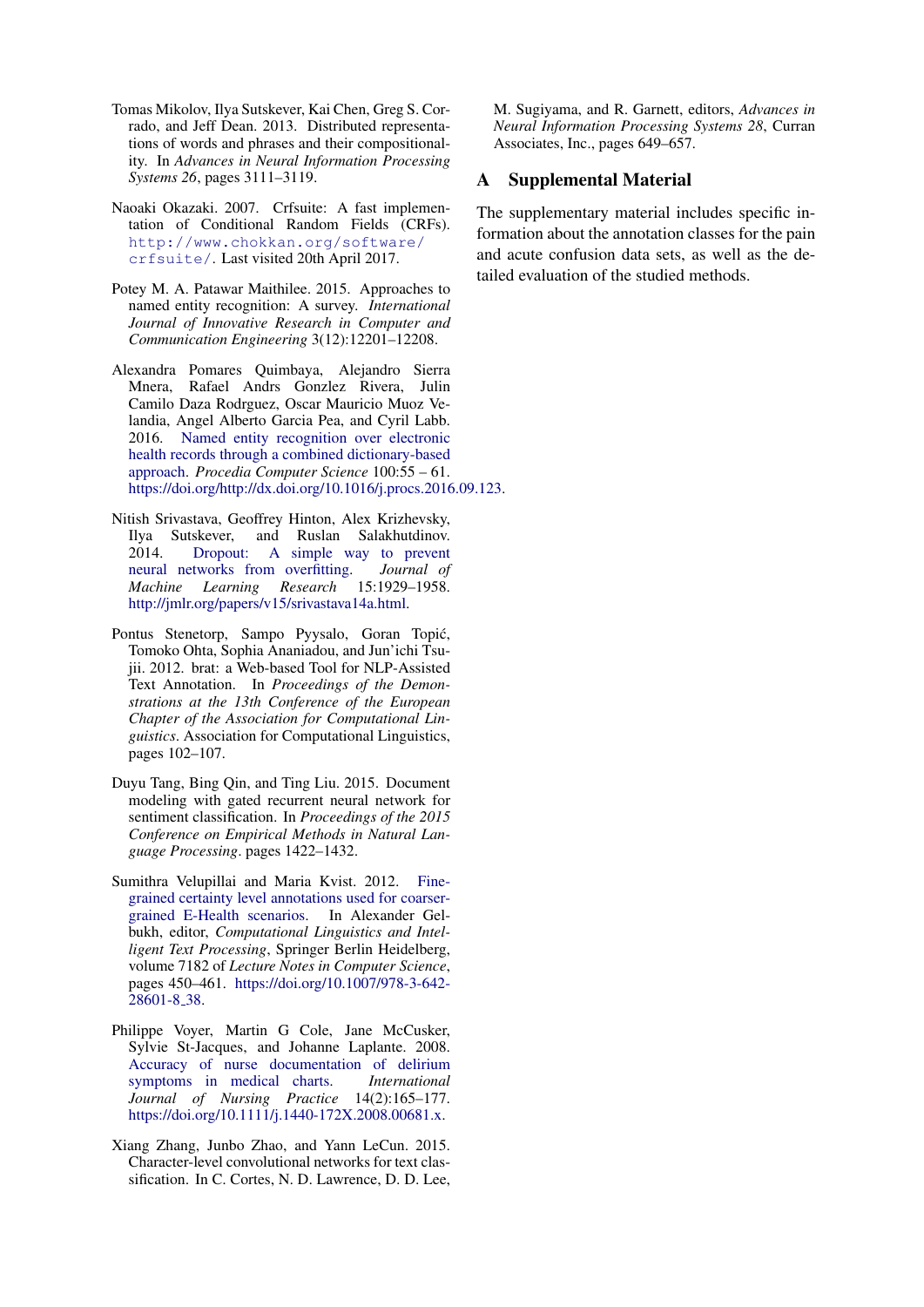| <b>English names</b>  | <b>Finnish names</b> | $\overline{\text{SC}}$ | <b>NER</b> |
|-----------------------|----------------------|------------------------|------------|
| A recurrent situation | Toistuva_tilanne     | 83.60                  | 86.10      |
| Care plan             | Suunnitelma          | 83.39                  | 84.24      |
| Implicit pain         | Implisiittinen_kipu  | 74.64                  | 73.68      |
| Pain related issue    | Kipuun_liittyva_asia | 54.69                  | 54.51      |
| Location of pain      | Sijainti             | 83.36                  | 87.23      |
| Pain                  | Kipu                 | 92.04                  | 93.23      |
| Pain intensity        | Voimakkuus           | 75.29                  | 80.80      |
| Pain management       | Kivunhoito           | 85.36                  | 86.97      |
| Patient education     | Ohjeistus            | 33.33                  | 0.00       |
| Potential pain        | Potentiaalinen_kipu  | 93.69                  | 95.58      |
| Procedure             | Toimenpide           | 64.73                  | 63.90      |
| Quality of pain       | Laatu                | 59.33                  | 71.07      |
| Success of treatment  | Hoidon_onnistuminen  | 73.74                  | 64.56      |
| Situation             | Tilanne              | 37.21                  | 28.57      |
| Time                  | Aika                 | 79.49                  | 72.41      |
|                       | Micro-average        | 77.65                  | 78.61      |

Table 4: Comparison of SC and NER for sentence classification, for pain corpus test set, evaluated on micro-averaged F1-scores.

| <b>English Names</b>                 | <b>Finnish Names</b>                | $\overline{\text{SC}}$ | <b>NER</b> |
|--------------------------------------|-------------------------------------|------------------------|------------|
| Abnormal level of consciousness      | Muu_poikkeava_tajunnan_taso         | 28.57                  | 0.00       |
| Aggressiveness                       | Aggressiivisuus_vihaisuus           | 20.00                  | 64.00      |
| Appetite disturbance                 | Ruokahalun_hairio                   | 57.35                  | 59.02      |
| Calming activity                     | Rauhoittelu                         | 0.00                   | 0.00       |
| Confusion                            | Sekavuus                            | 85.95                  | 95.00      |
| Delirium                             | Delirium                            | 0.00                   | 0.00       |
| Delusion                             | Harhaisuus                          | 34.29                  | 27.59      |
| Dementia                             | Dementia                            | 0.00                   | 0.00       |
| Desorientation                       | Desorientaatio                      | 66.67                  | 89.86      |
| Diagnosed                            | Diagnosoitu                         | 0.00                   | 0.00       |
| Disturbance in ability to focus      | Vaikea_kiinnittaa_huomiota          | 15.39                  | 0.00       |
| Disturbance in the quality of speech | Puheen_laadun_hairiot               | 40.00                  | 29.41      |
| Drowsy                               | Unelias                             | 77.98                  | 79.44      |
| Falls - fall out of bed              | Kaatuminen_Sangysta_tippuminen      | 0.00                   | 0.00       |
| Hyper-alert                          | Ylivalpas                           | 0.00                   | 0.00       |
| Hyperactivity                        | Hyperaktiivisuus                    | 68.71                  | 70.23      |
| Hypoactivity                         | Hypoaktiivisuus                     | 26.67                  | 22.22      |
| Infusion line detachment             | Letkun_irtoaminen                   | 20.00                  | 20.00      |
| Memory disorder                      | Muistiongelma                       | 73.24                  | 80.00      |
| Not awakable                         | Ei_herateltavissa                   | 0.00                   | 0.00       |
| Orientation to time and place        | Orientoiminen_aikaan_paikkaan       | 0.00                   | 0.00       |
| Other abnormal behavior              | Muu_poikkeava_kayttaytyminen        | 0.00                   | 0.00       |
| Other affective disturbance          | Muu_tunnehairio                     | 64.52                  | 42.25      |
| Other care activity                  | Muu_hoitotoimenpide                 | 0.00                   | 0.00       |
| Other cognitive disturbance          | Muu_kognitiivinen_hairio            | 0.00                   | 0.00       |
| Other disturbance of attention       | Muu_tarkkaavaisuuden_hairio         | 0.00                   | 0.00       |
| Other incident                       | Muu_haittatapahtuma                 | 0.00                   | 0.00       |
| Other symptom                        | Muu_oire                            | 0.00                   | 0.00       |
| Pain management                      | Kivunhoito                          | 51.52                  | 61.33      |
| Problems with motor functions        | Motoriikan_ongelmat                 | 59.56                  | 59.79      |
| restraint - restraining              | Lepositeet_sitominen                | 75.00                  | 76.19      |
| Sleep-wake disorder                  | Unirytmin_valverytmin_hairiot       | 54.32                  | 48.65      |
| Slow rate of speech - Speechlessness | Hidastunut_puhe_puhumattomuus       | 0.00                   | 0.00       |
| Substance induced delirium           | Substance_induced_delirium          | 0.00                   | 0.00       |
| Unappropriate behaviour              | Asiaankulumaton_kayttaytyminen      | 9.52                   | 10.26      |
| Uncertain                            | Epavarma                            | 0.00                   | 0.00       |
| Unorganised thinking                 | Ajatuksenkulun_jarjestaytymattomyys | 25.81                  | 21.43      |
|                                      | Micro-average                       | 57.49                  | 59.41      |

Table 5: Comparison of SC and NER for sentence classification, for acute confusion corpus test set, evaluated on micro-averaged F1-scores.